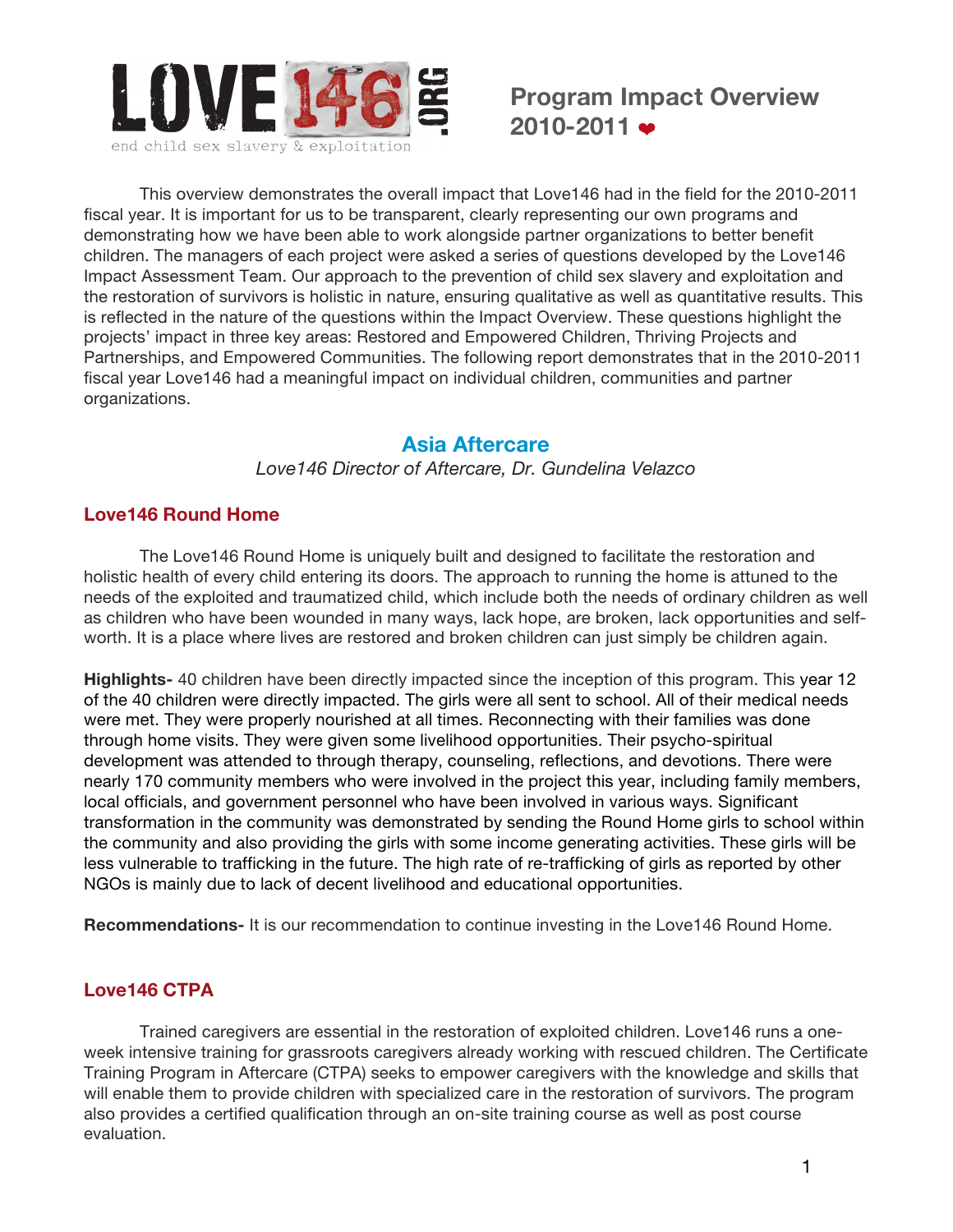**Highlights-** Since Love146 began CTPA trainings in 2006, there have been 13 training sessions with an average of 14 participants per session. Each of the 180 trained caregivers has impacted a minimum of 15 children. A conservative estimate suggests that no fewer than 2,800 children have been indirectly impacted by 180 trained caregivers. This year, 300 of the children were indirectly impacted. In addition to the training of 45 new workers this year, two Sri Lankan care givers were certified to train other caregivers, effectively tripling the amount of training the CTPA can provide. These two have since conducted a cascading series of CTPAs in Sri Lanka beginning in June of 2011. Significant transformation in individual children's lives has been demonstrated consistently during trainee evaluations. The post-training evaluation reveals that, according to the workers themselves, their careers, lives, and the way they approach their work and especially the children have been changed by the training. During one training session, for example, the care workers identified one girl as being particularly problematic. Four months after implementing what they learned during the CTPA, they came back to say that their training-informed interventions have been effective and the girl in question had not only improved, but had come to be a model of good behavior. This type of story is common amongst many of the workers who have been trained.

**Recommendations-** It is our recommendation to continue investing in the Love146 CTPA.

# **Asia Prevention**

*Love146 Director of Asia Prevention, Glenn Miles PhD*

# **Cambodia: Anti-Trafficking Coalition**

Love146 has partnered with Chab Dai Cambodia on the Anti-Trafficking Coalition project. The Cambodia Anti-Trafficking Coalition is committed to addressing issues of abuse and exploitation by working together and providing opportunities for learning, while enabling, strengthening, and supporting each other. The coalition works with over 40 organizations and safehomes in Cambodia to provide training, education and practical opportunities that combat child sex slavery and exploitation. Our work with Chab Dai was our longest on-going prevention partnership.

**Highlights-** Love146 has partnered with Chab Dai since 2005. Over the past five years 1,558 staff from coalition member organizations have been trained. This year, 558 staff from coalition member organizations were trained in various subjects such as child discipline, counseling, family values, foster care, child safety and management. This year 56 case referrals were received from communities through the Help Cards project.

**Recommendations-** Though we highly recommend Chab Dai as an organization Love146 will not be funding them in the 2011-2012 fiscal year.

# **Thailand: MST Project**

Love146 partnered with the MST Project since June of 2010. The MST Project operates in several red-light districts in Bangkok, Thailand and Phnom Penh, Cambodia in an effort to reduce the demand for prostitution. The project works by approaching would-be johns and engaging them in reflective conversation regarding their actions. By peacefully reaching out to the men who solicit sex workers, the project aims to dissuade those men from seeking sexual contact with children.

**Highlights-** This year, the MST Project has seen further development of church partnerships in the Bangkok region. Many have proven receptive to the idea of the MST Project offering training seminars within the church. Some churches may even contribute to the MST Project in the form of regular volunteering. Approximately a dozen men in the Bangkok community have been trained to participate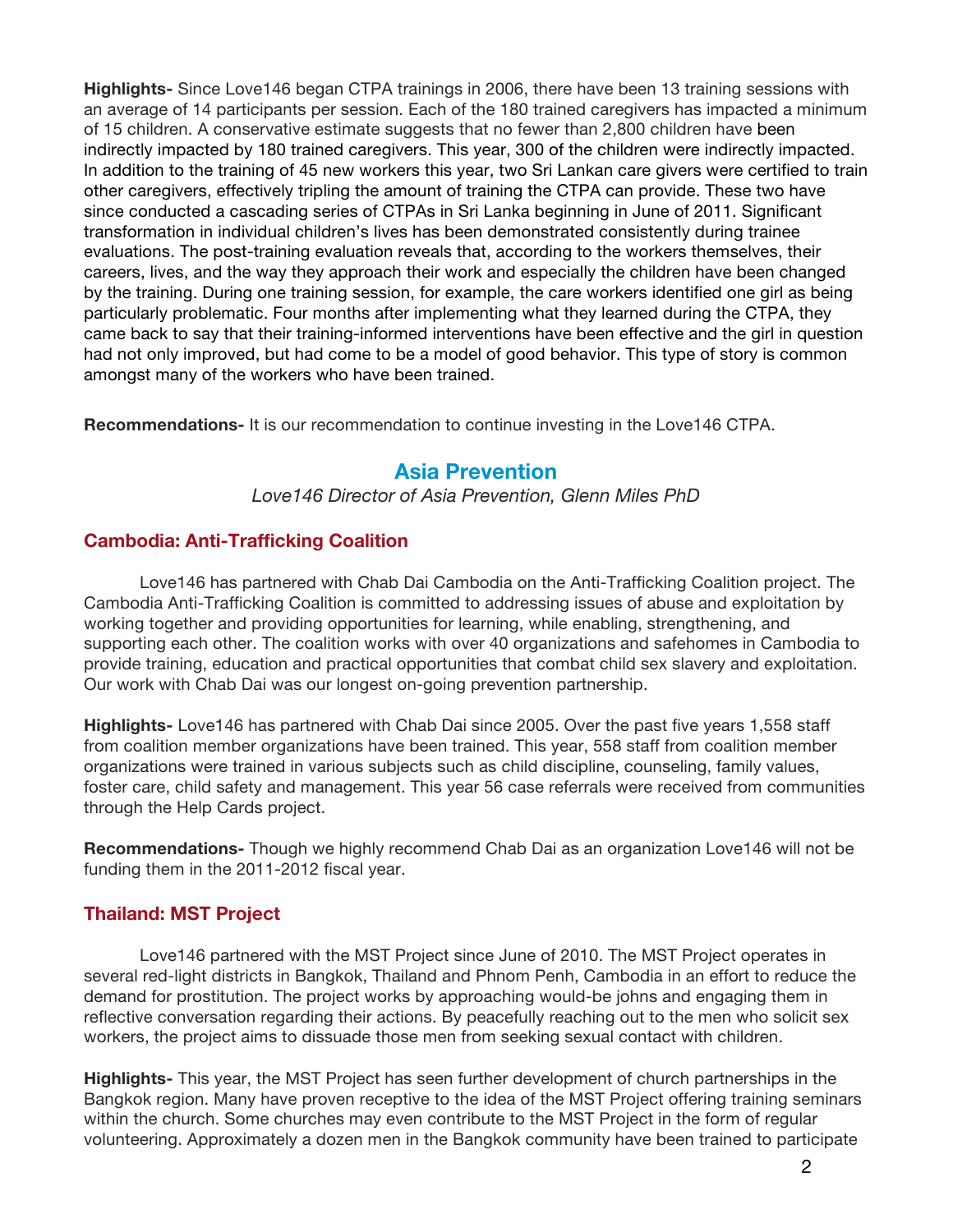in the project. More training seminars are planned. The following narrative is illustrative of the determination with which the MST Project works to indirectly protect children throughout Bangkok:

*We continue to persevere as we always have. We maintain a long-term perspective with*  regards to our work knowing that as we continue to go down on a weekly basis, continue *to talk to men, and continue to build relationships then we will see a heart transformation among the men we meet.*

**Recommendations-** Though we commend MST for addressing the demand issue courageously we will not be funding them in the 2011-2012 fiscal year.

### **South East Asia: Anti-Trafficking Network**

Love146 partnered with World Concern Asia on the Anti-Trafficking Network. The South East Asia Anti-Trafficking Network includes two networks, one in Thailand and one in Myanmar. The Thailand network consists of 92 member organizations addressing a range of issues impacting vulnerable children and women in Thailand, especially human trafficking and sexual exploitation. The Myanmar network was piloted in the 2010-2011 fiscal year.

**Highlights-** From May-June 2010 in Thailand: 70 Lisu Hill Tribe children & youth (between the ages of 9-16 years) participated in a Child Abuse Prevention Camp, 50 children attended a child abuse prevention training, and 83 children (between the ages of 4-18 years) participated in a Child Exploitation Prevention campaign. It is estimated that approximately 690 community members are involved in the project. The below narrative is evidence of significant transformation in an individual child's life as a result of Love146's involvement in this project:

*Nong Ae (pseudonym) is a ten-year-old girl who lives with her Thai foster father and her 35-year-old uncle. Her mother is Burmese and works as a janitress in a hospital. Her mother used to be a sex worker. One of her friends is a 72-year old former American soldier. Her mother would take her to the guesthouse where he stayed. He said that he loved Nong Ae as his own daughter and showered her with gifts—a bicycle, a cell phone, a laptop, and he even paid for her school fees. Nong Ae began trusting him, even bringing her friends to his guesthouse. Shortly after, he started sexually molesting her, paying her mother an average of 1,500 Baht in return. When Nong Ae refused to go to his guesthouse, her mother would beat her up so she would oblige.* 

*On May 29, 2010, Nong Ae participated in the Child Abuse Prevention training that the Garden of Hope staff facilitated. There she realized that she was a victim and decided to*  call the government hotline two weeks later. The police, together with an adviser and with *the assistance of the guest house owner, were able to apprehend the abuser on June 18, 2010. This arrest was broadcast in national television and print media.* 

*Nong Ae is currently receiving support from the Provincial Social Development Welfare. Her case is in the process of being reviewed.*

-World Concern Asia Director of Programs and Grants, Ana Maria Clamor

**Recommendations-** Though we highly recommend World Concern as an organization Love146 will not be funding them in the 2011-2012 fiscal year.

#### **South Asia: Anti-Trafficking Network**

Love146 partnered with Viva UK on the Anti-Trafficking Network. The South Asia Anti-Trafficking Network is the emerging regional network focused on preventing and responding to the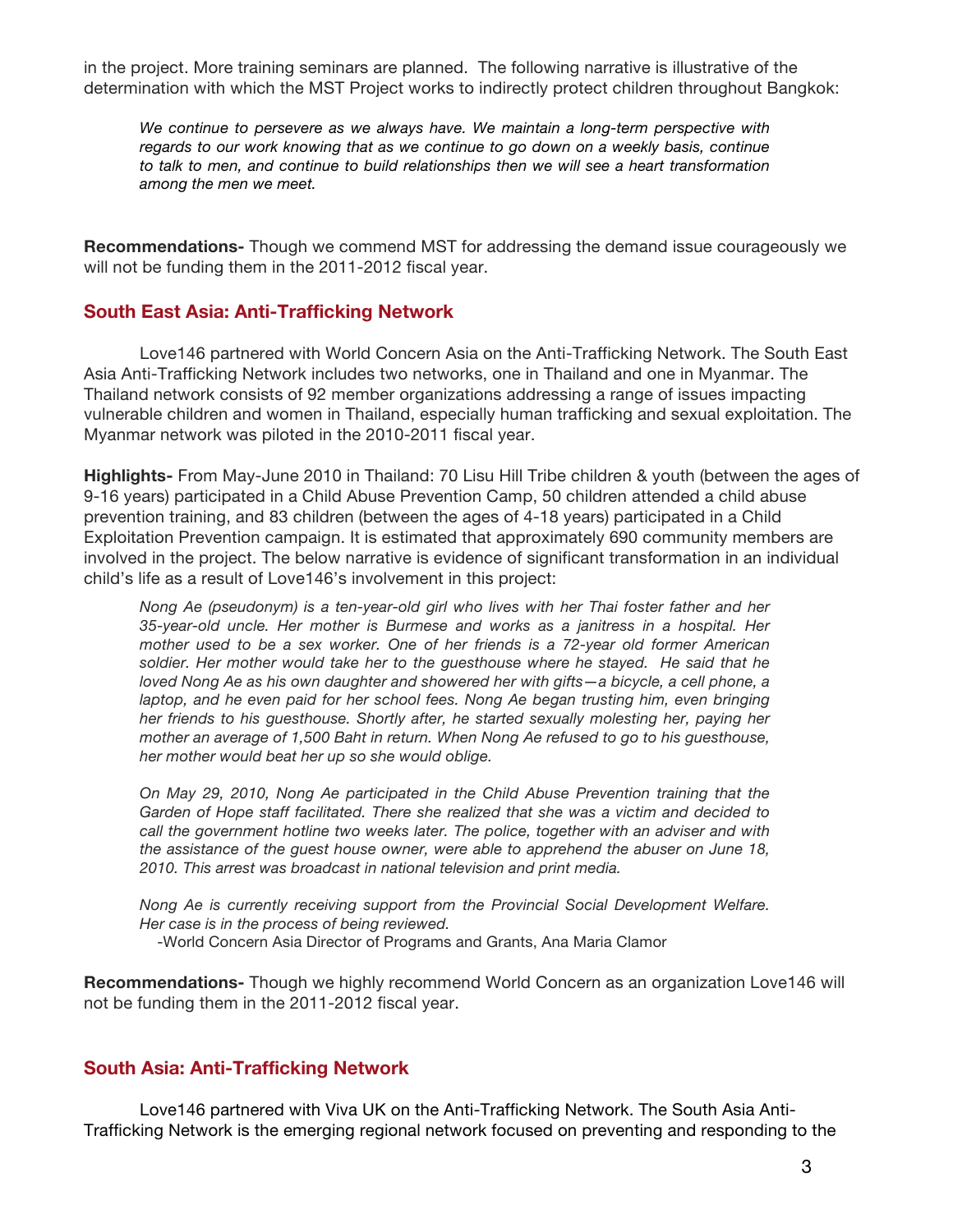vast issues surrounding the trafficking and exploitation of children in India, Sri Lanka and Nepal. A successful approach to child sexual abuse and child trafficking is built on the ability to do joint thinking and work together in order to provide effective prevention and aftercare. Viva UK has the expertise and tools to manage this network, help people work together and contribute towards a systematic approach to the abolition of child sexual abuse and exploitation.

**Highlights-** 7,291 children were directly benefited by the Nepal Network, with an additional 8,113 children benefited by the India Network. All three networks have expanded and improved their relationships with local faith communities and care providers to better benefit children in their respective areas. The below narrative is evidence of significant transformation in children's lives as a result of Love146's involvement in this project:

*Ishmael (pseudonym) T. was rescued by a church in Morong and was taken into a shortterm shelter. However, even after a long search for a family member, so far no family member could be located. Through local networking the Khadka family was found who took Ishmael into their home. Mrs K. and her husband are part of founding a church and ministering to poor and marginalized children in Biratnagar. They are also an active part in the local network since its beginnings. Mrs Khadka has gone through the training of Celebrating Children, the Daughter ToT, and training on Child Protection. She is also active in the advocacy part of the local network.* 

*With her increased awareness of child protection she opened her heart for Ishmael and he*  is now part of the family. The family has taken the responsibility of educating, providing *parental care and bringing him up. "Now I have two sons", says Mrs Khadka.*  -Viva UK Asia Network Consultant and NTC Coordinator, Binia Nightingale

**Recommendations-** Though we highly recommend Viva UK as an organization, Love146 will not be funding them in the 2011-2012 fiscal year.

### **India: Boys Integration and Research Project**

Love146 partners with Samabhavana Society on the Boys Integration and Research Project. The India Boys Integration and Research Project seeks to understand issues of violence and exploitation of boys in the masseur industry through intervention, mentorship, education, skills training, and job placement. After the initial assessment, a series of awareness and orientation workshops were conducted. The boys are encouraged through counseling and mentoring to volunteer and opt for enrollment in the program. They are given the choice to select the vocational course they would like to participate in based on an aptitude test. Upon the completion of the training, the boys are offered job placement or micro-finance loans. A report chronicling the boys' reintegration will accompany the training and job placement. This research will be used to determine best practices for the reintegration of boys in India. The society is currently exploring means of placing boys with local businesses and organizations, and is also developing its own Child Protection Policy.

**Highlights-** 134 children have been directly impacted by the India Boys Integration and Research Project this year. This year, 16 boys were directly placed with Café Coffee Day, a chain of coffee houses that offers the boys employment and safety. The project's strategy at this stage involves simple hard work, with a great deal of community involvement among all age groups.

**Recommendations-** It is our recommendation that Love146 continues investing in Samabhavana Society.

#### **Cambodia: Prevention**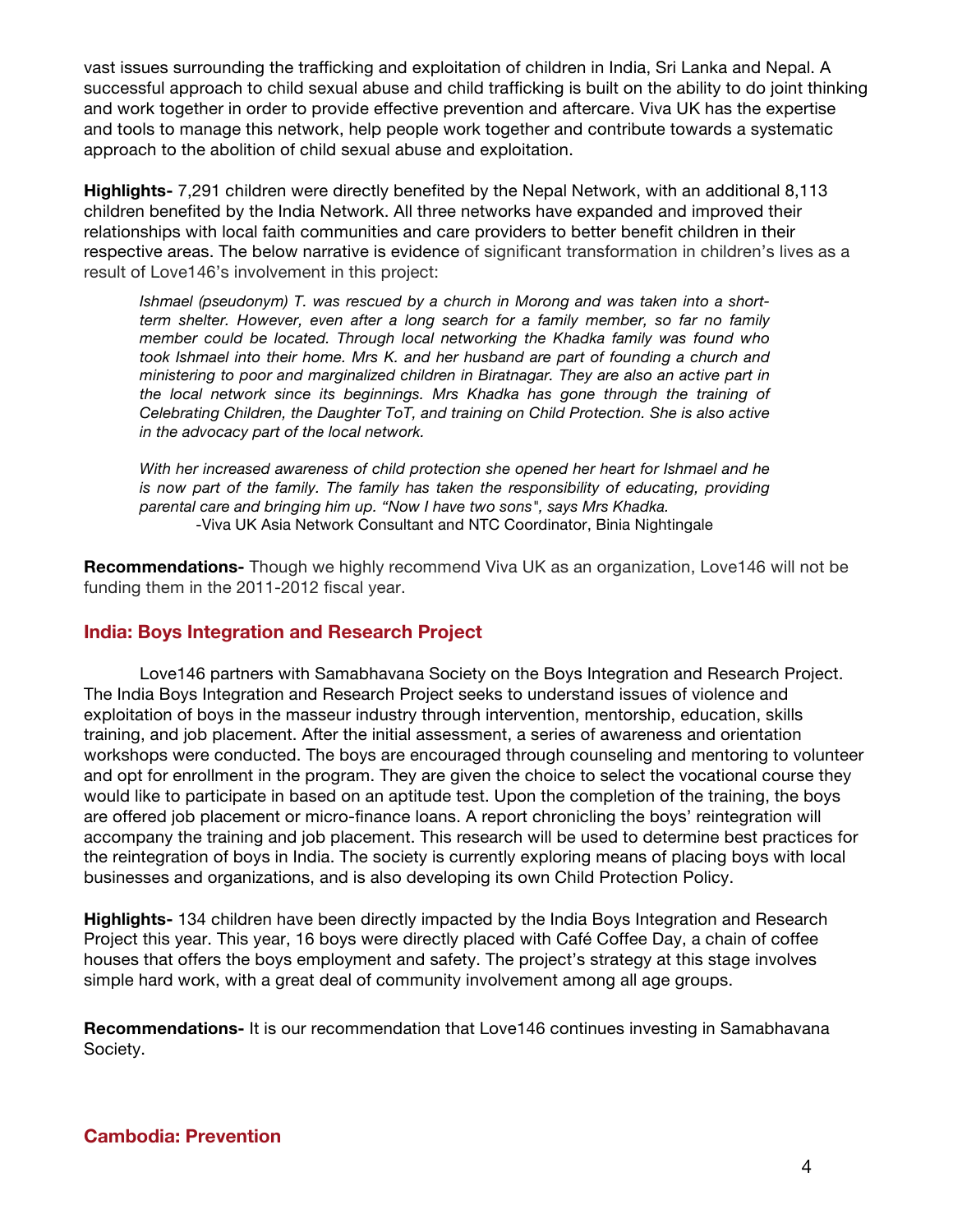Love146 partners with Kone Kmeng on the Cambodia Prevention Project. This project seeks to intervene in the lives of children living in at risk communities along the Thai/Cambodia border through churches actively addressing needs in their communities. Various programs will strengthen the capacity of these churches to effectively prevent trafficking and exploitation of children in their community. These programs include training community and church leaders, supporting education and skill building for children, family development, and community development and education. New initiatives include a dormitory for children, designed to provide safety and support for 20 poor students in 2011-2012, as well as construction of a business center for community members and young people, and supplemental school programs.

**Highlights-** Since Love146's involvement began in 2009, Kone Kmeng has directly benefited 4,094 children. This year, 631 community members, including children, local authorities, and school teachers have been trained on human trafficking and children's rights. Kone Kmeng projects have seen tremendous community involvement, with 4,976 individuals and 40 families participating in various endeavors. The below narrative is evidence that this project benefits children and the community beyond direct involvement:

*Uncle Hong is living in a village located in Banteay Meanchey province Cambodia. He married in 1995. He and his wife have three children. Now the three of them attend the supplemental classes at a project that Kone Kmeng is supporting.* 

*Uncle Hong said, "I never thought of sending my children to school at all. I have never seen people in my village study in upper grades. Both parents and their children just work at the border or in Thailand. My eyes were opened when I attended a workshop on trafficking and the importance of education conducted by the church project. It helps me to think of my children's future. I want to see my children have good destiny of life. I will support them to get better education. Now, the 3 of them attend the supplemental classes by the church project. I am so happy that my children can read the story for me and my wife."*  –Kone Kmeng Director, Pang Sophany

**Recommendations-** It is our recommendation that Love146 continues investing in Kone Kmeng.

### **Cambodia: Border Officers**

Love146 partners with the Cambodia Hope Organization and BIG C Network on the Border Officers Project. The aim of this project is to strengthen the network of local and international NGOs, government institutions and communities along the Cambodia-Thai border. By strengthening its collaboration with government border guards and coordination of intervention, the Cambodia Border Officers project seeks to make a significant impact in combating human trafficking and commercial exploitation of children. The Cambodia Border Officers Project works with the local authorities, relevant government institutions, and authorities at the border to protect the rights and to improve the quality of life of vulnerable women and children in need of special protection on the Poipet border.

**Highlights-** This year, 24 rescued children were reintegrated into NGO partner shelters for rehabilitation in Poipet and Phnom Penh. One child was reintegrated back into family life in the Kraties Province. There were large numbers of community members involved in the Cambodia Border Officers project. This includes government staff, NGOs, community people and children. 24 Chiefs of Villages were involved in the project, along with the Secretary of State of the Interior on the national level, the Deputy Governor from the provincial level, two officers of Children and Women's Affairs, police and army personnel stationed along the border, and 30 community leaders trained by BIG-C. The below narrative is evidence that significant transformation within a community took place as a result of Love146's involvement in the project: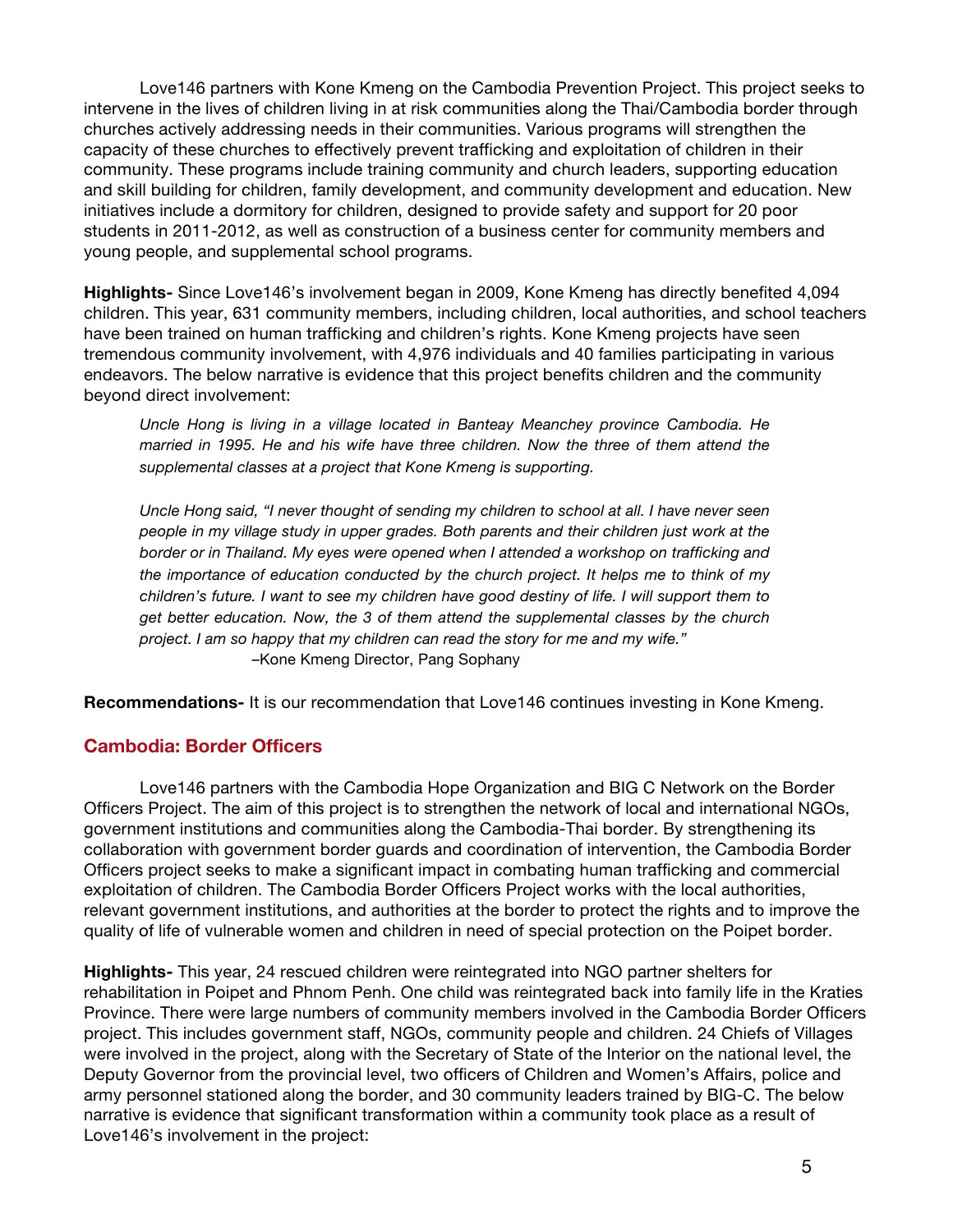*We have strengthened NGO networks through capacity building to develop a deeper understanding of strategies that work with target children and relevant people through daily outreach. Love 146 supported our efforts by providing travel costs to volunteers crossing the border, along with project support and sponsoring regular meetings of BIG-C members. We have developed a support infrastructure for those who encounter trafficking networks, so that they may report to local police officers. After reports are made, we can move to intervention and push for legal action.* --Naroeun Voek, Project Coordinator

**Recommendations-** It is our recommendation that Love146 continues to invest in Cambodian Hope Organization and the BIG C Network.

# **US Prevention**

*Love146 Director of US Prevention, Lamont Hiebert and Training and Outreach Coordinator, Nicole Von Oy*

### **TIME Program**

The goal of the Love146 TIME program (formerly TIME 4 Girls) is to provide **Training** for adults who work directly with at-risk youth. This may include preparing teachers, social workers, youth workers, law enforcement, with the necessary knowledge and skills to identify and prevent commercial sexual exploitation of children; **intervention** for victims of child sex slavery and exploitation which would include taking appropriate action for disclosures and referrals; **mentoring** for survivors of child sex slavery and exploitation, which would include providing direct and community based support; and **education** for at-risk youth, which would be done by utilizing various curricula to target specific at-risk populations. The TIME program operates in Connecticut.

**Highlights**- Approximately 650 children have been impacted since the TIME program's inception. Through the TIME program, Love146 has networked with area agencies and schools, met with local administrators, teachers, law enforcement, and service providers, and taught curriculum modules for multiple venues. This year Love146 has trained over 256 adults and service providers throughout the state, greatly enhancing outreach and service capacity. We have been diligent in obtaining and applying feedback from both children and adults to make the program as effective as possible. The below narrative is evidence of significant transformation in the life of a child as a result of Love146's involvement:

*A handful of young girls disclosed to the US Prevention Team about their abuse, what it meant for them to hear about Love146 and how it has helped them to openly talk about what happened to them. One girl in particular wanted to do whatever she could to bring more awareness to the issue of human trafficking. Teachers commented several times about how a few of the students who never spoke in class before had been talking and participating more in the Tell Your Friends activities.* –Nicole Von Oy, Love146

**Recommendations-** It is our recommendation that Love146 continues to invest in the TIME program.

**Europe Prevention** *Love146 Europe Director, Gaz Kishere*